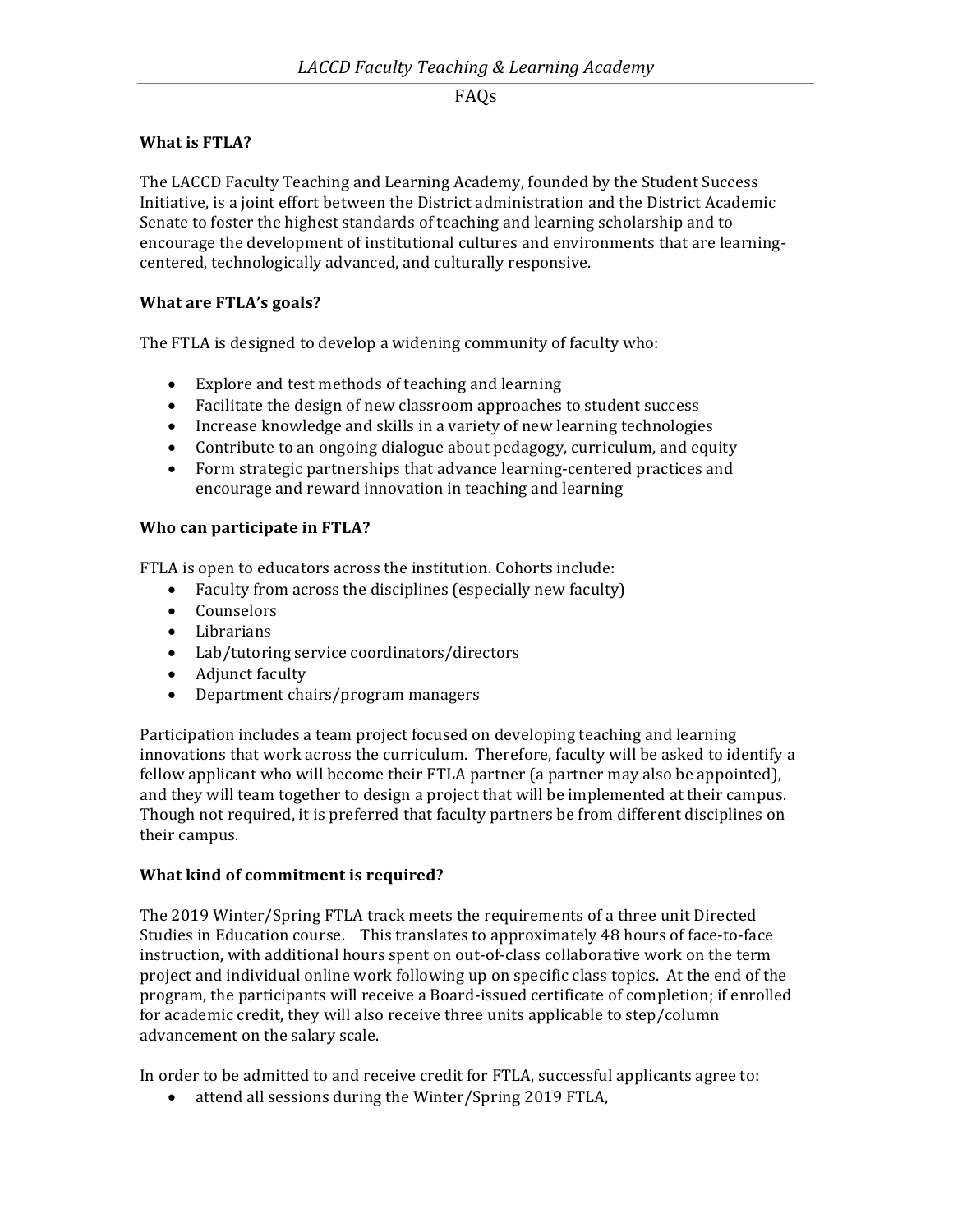- submit a revised syllabus and drafts of assignments/lessons and agree to use this syllabus and assignments/lessons in a future LACCD course,
- submit a Peer Teaching Observation and Reflection,
- submit a Teaching Philosophy Statement,
- submit a Team Project that will subsequently be presented with their partner at a Departmental Council, Opening Day, or other campus meeting at their local college,
- attend one follow-up meeting in Fall of 2019 (date and time TBA) to discuss results of Team Project, syllabus, and assignments/lessons implementations, and
- be willing to help their colleagues by offering consultation or presentations on any innovations they have been successful at implementing.

### When will sessions be held & what general topics will they cover?

FTLA participants will meet on the following dates:

January 9-11, 16-18, 24 & 25 **February 22 March 8 April 12 May 10**

During the first eight seminars held in January, presentations and hands-on work will be heavily focused on instructional design and assessment, with participants creating syllabi, assignments, lessons, and evaluation measures they will use during the spring semester in their classrooms. These initial sessions will typically last six hours each, with subsequent sessions taking place on Fridays during the spring semester and lasting typically three hours in duration.

Overall, the FTLA Program emphases include, but are not limited to, giving faculty the necessary theory-and-practice-based skills to

- Utilize learning technologies effectively within the context of their specific teaching or research to advance student engagement and success in the classroom
- Employ strategies for creating classrooms that are culturally inviting to all
- Incorporate student academic reflection and self-assessment as a means of deeper learning
- Synthesize prior student learning to achieve new learning
- Design and scaffold purposeful collaborative learning activities that teach the discipline-specific and lifelong learning skills that students need
- Create a syllabus that stimulates deeper and more enthusiastic student motivation and learning
- Deploy learning strategies that result in the ability of students to demonstrate acquisition of essential reading, writing, and/or speaking skills within the context of the discipline
- Increase the development of essential critical thinking and/or quantitative reasoning skills in students through problem-solving and learning-inquiry based activities
- Integrate relevant campus support services or academic resources that help students attain discipline-related academic and professional objectives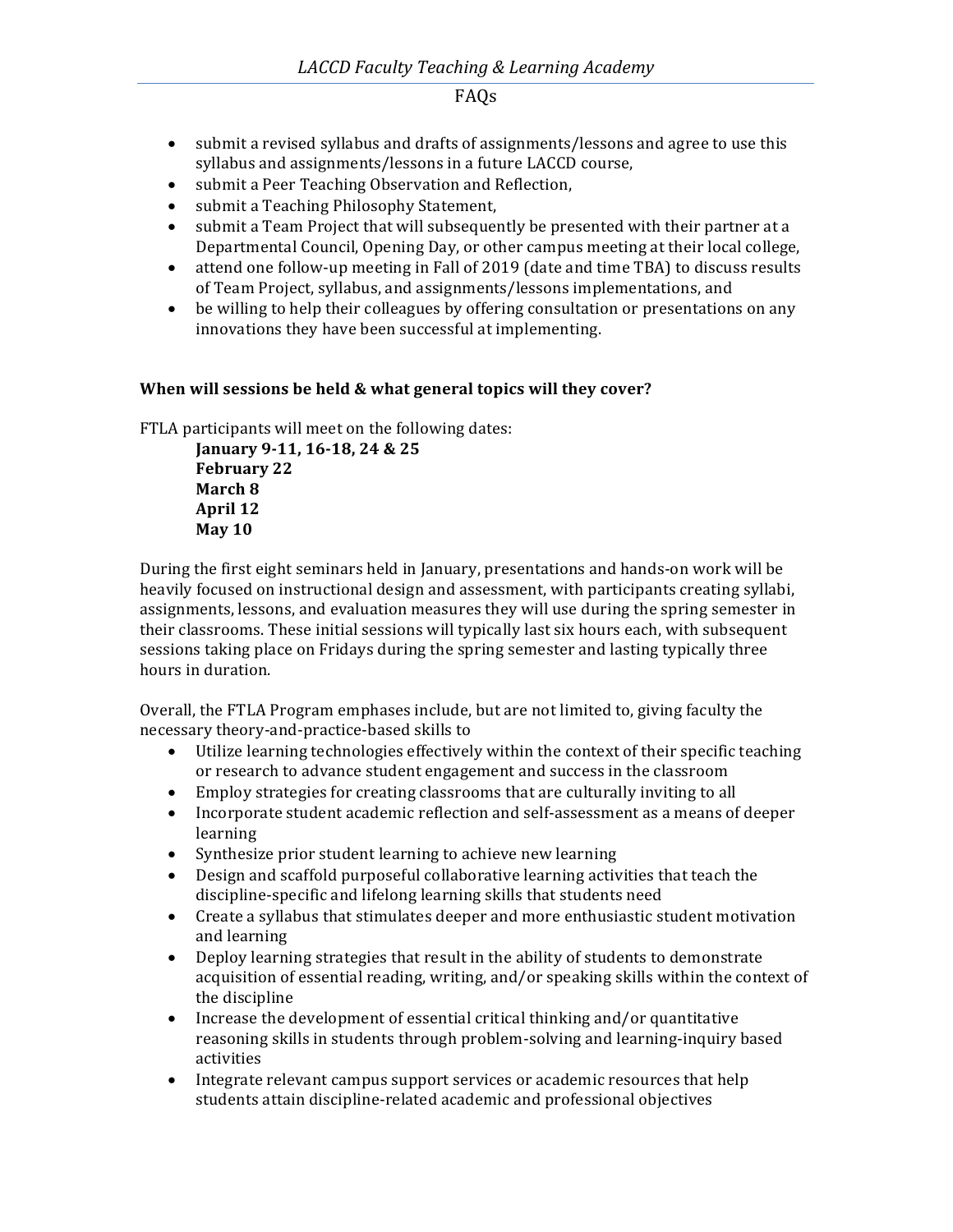• Establish meaningful, inclusive, and long-lasting communities of practice with fellow colleagues across the disciplines and the campuses

### **What will FTLA sessions be like?**

Each FTLA session will be designed around one or more presentations and collaborative work investigating and supporting the scholarly and creative study of effective teaching and learning practices. Instructional methods include, but are not limited to, lecture, discussion, case-study, problem-solving, learning logs, learner-generated content, inquiry groups, etc.

Two models, the first  $(A)$  coming from work completed by expert faculty practitioners under the auspices of the Hewlett Foundation and the RP Group, and the second  $(B)$  coming from San Francisco State University, inform the instructional design of the FTLA:

# **A. Diagram for Student-Centered Teaching and Learning**



#### **B. SF State's Key Principles of Universal Design for Learning**

There are three key principles of UDL:

- 1. Faculty can offer various ways to REPRESENT essential course concepts
- 2. Faculty can offer various ways to encourage student **ENGAGEMENT**